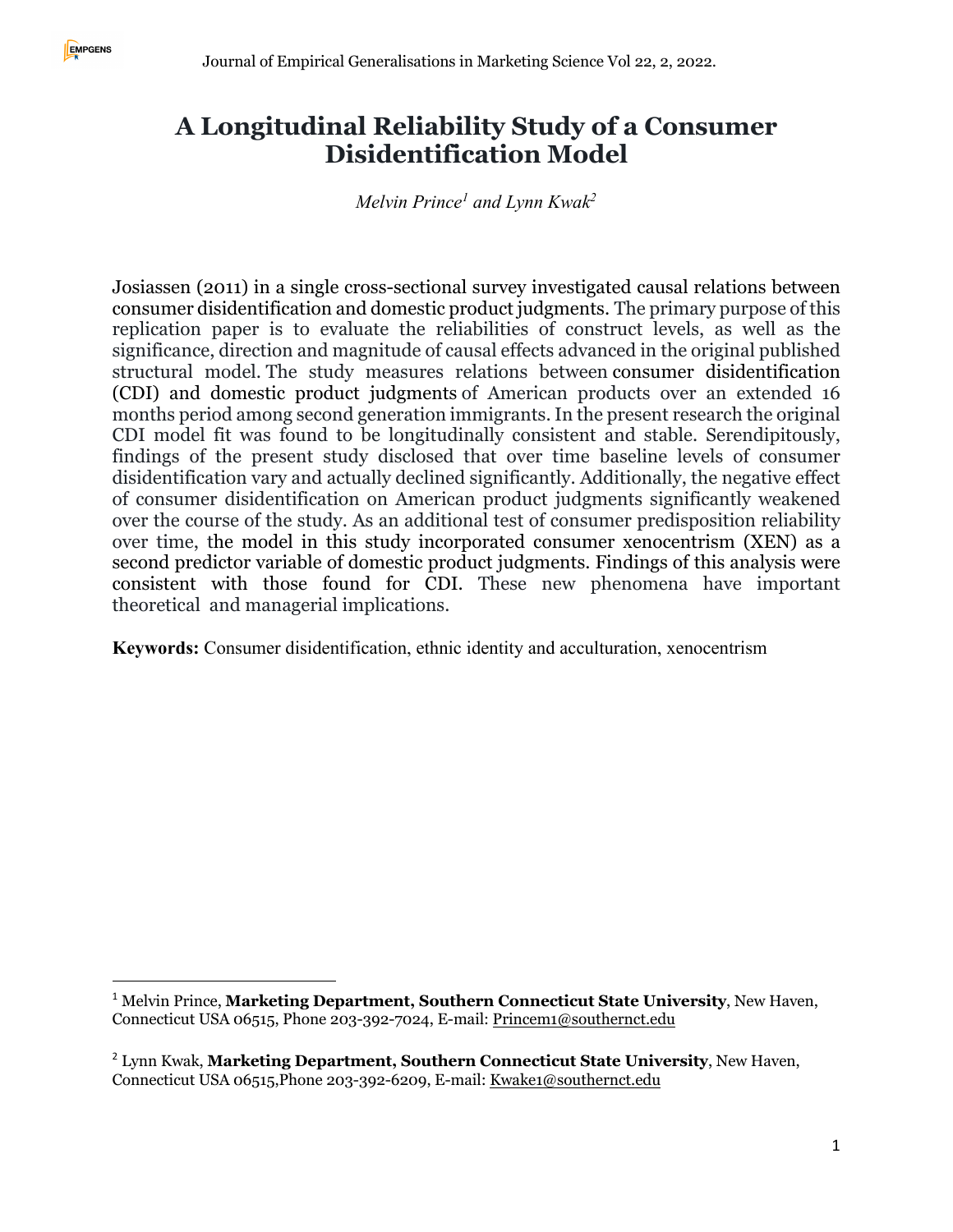#### **Introduction**

This study primarily involves the evolution of consumer disidentification levels of secondgeneration Americans. Consumer dispositions of these consumers are traced over sixteen months. Behavioral trends among immigrant generations may be attributed, in principle, to common and to differing acculturation experiences (Berry, 1990; Laroche et al., 2007; Shankarmahesh, 2006). Compared with first-generation immigrant Americans, secondgeneration Americans are much more likely to adopt the host country's vernacular and primary language (Zhou and Gonzales, 2019). Second-generation immigrants may assimilate to or reject mainstream Americans' cultural patterns. Lingering effects of immigration history may affect interactions with ethnic peers and active participation in ethnic communities. The primary focus of this study is on the concept of consumer disidentification and its aftermath among the general population of second-generation American immigrants.

## **Conceptual Background**

#### **Consumer Disidentification**

Disidentification is a psychological phenomenon that occurs when individuals belong to groups they do not wish to belong to. Thus, disidentification relates to identities that are perceived to be threatening to the self (Dean, 2008). If individuals cannot physically escape from the group, they create a psychological distance between themselves and the group (Becker and Tausch, 2014). Consumer disidentification (CDI) is an offshoot of the concept of national disidentification. Josiassen (2011) explored antecedents of consumer disidentification in a study of second-generation Turkish immigrants in the Netherlands. He found that ethnic identification and acculturation were predictors of CDI. He also found that CDI is distinct from general national disidentification.

Second-generation immigrants, in particular, combine their identities between their subgroups and the host country-related national identity. National identity involves a sense of belonging to their mainstream society. In existing ethnic groups, multiple cultural identities co-exist; these involve both ethnic and national identities, which do not necessarily conflict (Jasinskaja- Lahti et al., 2009). Ethnic and national identity are two dimensions of social identity that may exogenously vary. Social identity is a subjective sense of one's belonging either to an in-group, such as the home country or an out-group, such as a foreign country (Zeugner-Roth et al., 2015). Ethnic identity is associated with incorporation of one's ethnicity into the self-concept (Cleveland et al., 2011). The function of ethnic identification is to mitigate the detrimental psychological effects of perceived discrimination. Ethnic group engagement inhibits the sense of belonging and may engender disengagement and hostility towards a national out-group. National identity has been found to be associated with products traditionally linked to local culture (Sobol et al., 2018).

Consumer disidentification (CDI) involves an active rejection and distancing from prototypical domestic consumers (Josiassen, 2011). CDI, in principle, has a significant bearing on a wide range of purchase behaviors of domestic consumers (Ruppel and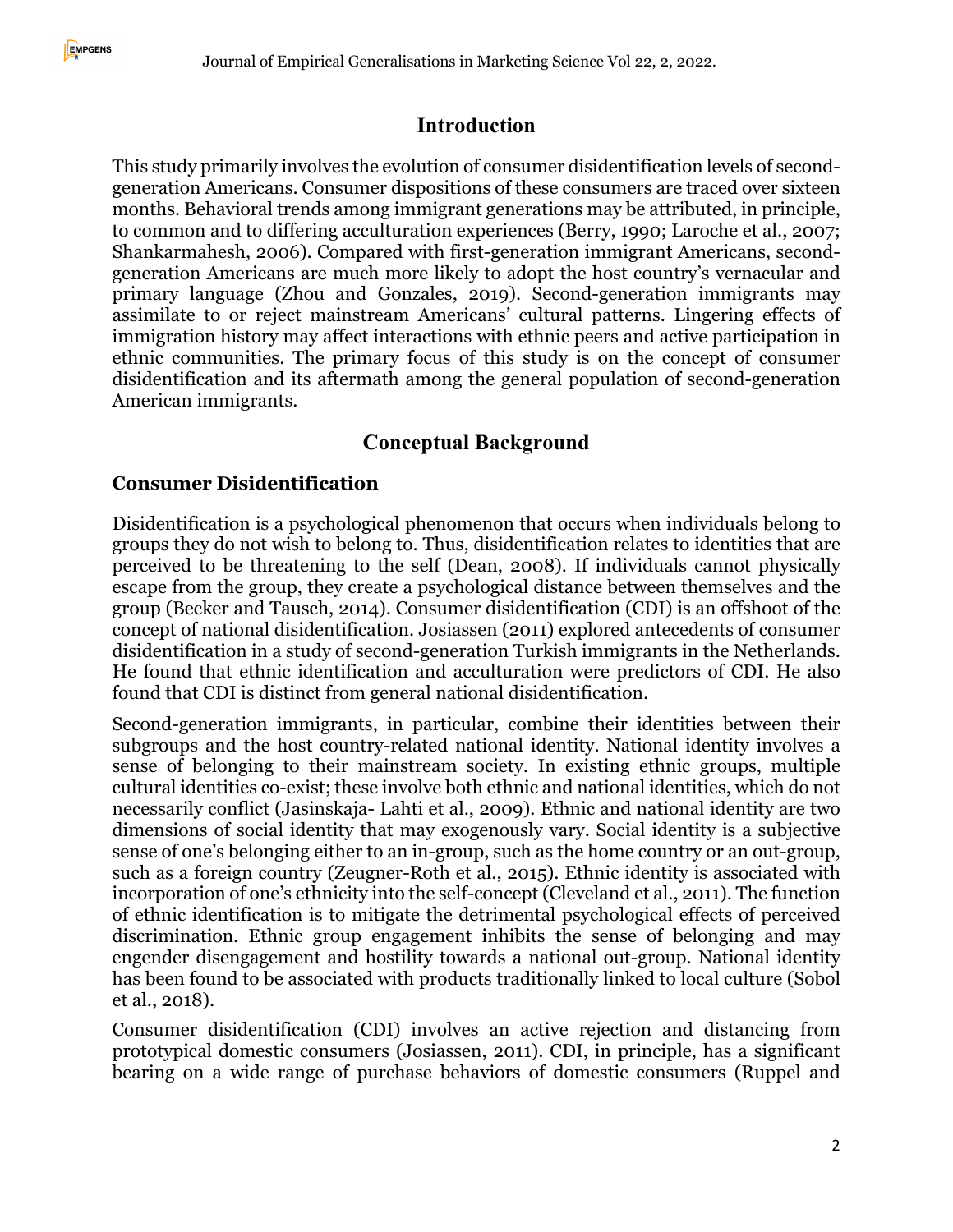Einwiller, 2021). The concept is especially relevant in the current study of secondgeneration US immigrants.

Perceived discrimination and the experiences of unfair treatment are precursors of CDI. A longitudinal study of immigrants who experienced high levels of discrimination revealed that, over time, those immigrants were more prone to increased negative attitudes toward the national out-group (Portes and Zhou, 1993). Feeling supported and accepted by one's own ethnic community was found to enhance well-being. The adaptation process may differ among second-generation immigrants, given segmentation criteria that involve social mobility.

#### **Xenocentrism**

Consistent attraction to foreign products in general is a marker of xenocentrist tendencies. This state is complemented by unfavorable perceptions of one's own in-group. Consumer xenocentrism (XEN) has been defined as a negative view of domestic products, combined with a preference for foreign products (Prince et al, 2016). Dimensions of consumer xenocentrism are: (a) an underappreciation of domestic products and brands, and (b) a favoritism proclivity for the symbolic value of foreign products (Balabanis and Diamantopoulos 2016; Jost and Banaji, 1994). A status-signaling function of foreign products and consumer xenocentrism predisposition may be especially strong among second-generation immigrants because of a felt status differentiation.

The present research focuses on the impact of CDI and XEN on US second-generation immigrants' consumer predispositions towards domestic products. The study explains the dissociative reference group theoretical foundations of a new CDI model in the United States. Dissociation is the mirror image of the associative principle. When a positive reference group's stimuli are present, those stimuli, themselves, will be positively evaluated. Conversely, dissociation involves a predisposition to avoid stimuli associated with negative reference groups (Simpson et al., 2019).

The longitudinal study was conducted to unravel temporal relationships between CDI/XEN and product quality judgments. Effects of CDI and XEN on domestic product judgments might be constant or might change significantly between the two measurement waves. Dispositions of these consumers were studied during the COVID-19 pandemic's social and political climate. The more unpleasant contact experiences with the majority out-group, the more negative attitudes may be towards that majority, including their lifestyles and national identification.

#### **Research Questions**

The longitudinal technique underlying this replication of a cross-sectional study leads to a series of questions. This inquiry describes the reliabilities of the results obtained in Josiassen's (2011) ground-breaking study of consumer disidentification.

Q1: Is consumer disidentification (CDI) negatively associated with favorable domestic product judgment (PJ) at times  $t_1$  and  $t_2$ ?

Q2: Is Xenocentrism (XEN) negatively associated with favorable domestic product judgment (PJ) at times  $t_1$  and  $t_2$ ?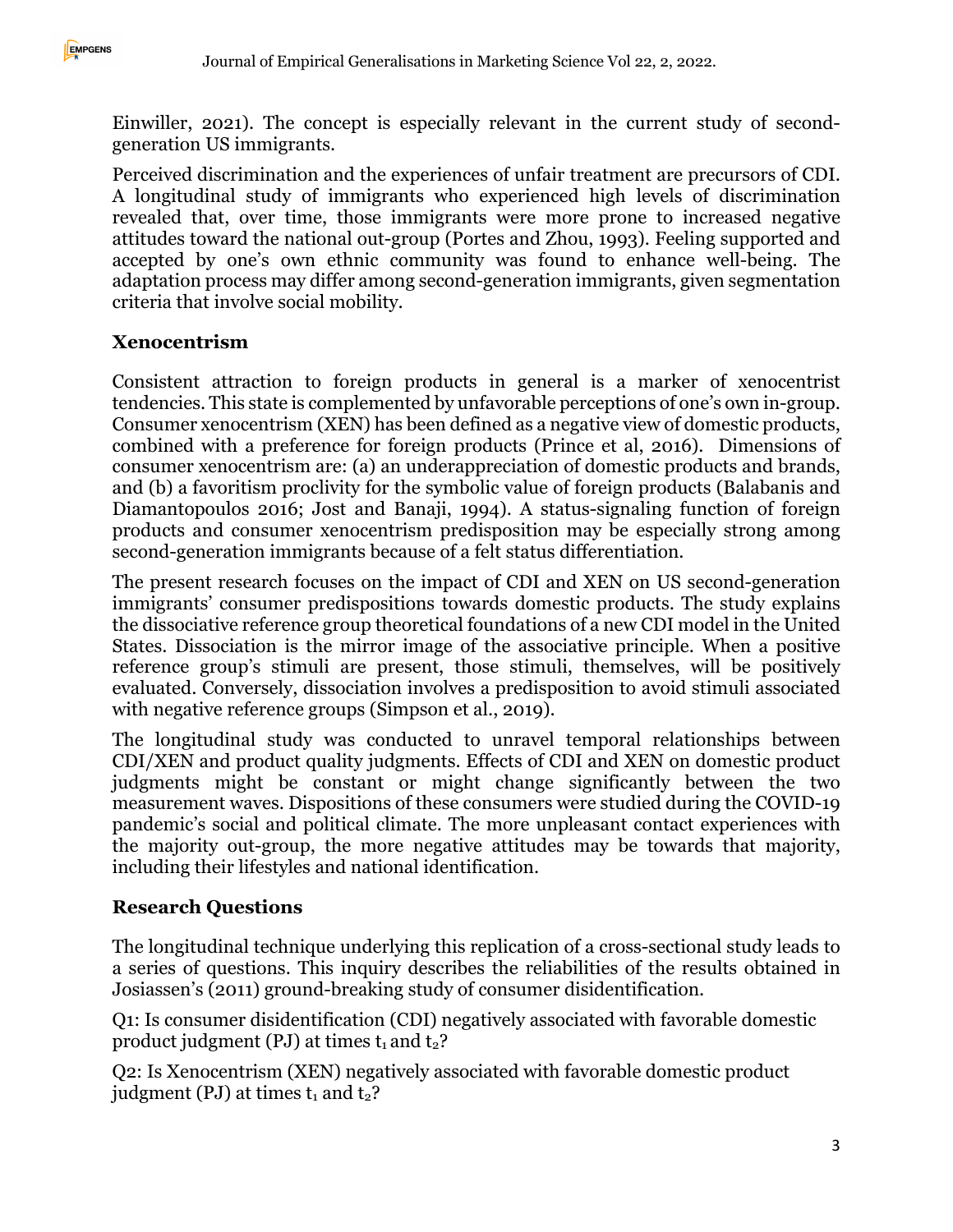Q3: Does the negative effect of CDI on favorable domestic product judgment (PJ) weaken or strengthen between times  $t_1$  and  $t_2$ ?

Q4: Does the negative effect of XEN on favorable domestic product judgment (PJ) weaken or strengthen between times  $t_1$  and  $t_2$ ?

 $Q_5$ : Do levels of CDI increase or decline significantly between times  $t_1$  and  $t_2$ ?

Q6: Do levels of XEN increase or decline significantly between times  $t_1$  and  $t_2$ ?

Q7: Do levels of domestic product judgment (PJ) increase or decline significantly between times  $t_1$  and  $t_2$ ?

The reliability of the CDI scale was calculated by coefficient alpha (Cronbach, 1951), reliability coefficient Rho, maximal weighted internal consistency, and highest nonextracted eigenvalue. The CDI scale exhibited good internal consistency on all measures, with an alpha value above .8. Reliability coefficient Rho was also above .8, as was the maximal weighted internal consistency. Finally, the highest non-extracted eigenvalue was over .9. In sum, reliability of the CDI scale exhibited good internal consistency. A test for common method bias involved the use of a marker variable and its correlation with CDI scale scores, expected to be uncorrelated. The marker variable asked respondents about their level of confidence in the American economy. The correlation between the marker variable was, in fact, low and non-significant (.08). The pre-study results supported that consumer disidentification (CDI) has a negative effect on product judgment of domestic products ( $p < .05$ ). Based on findings from the study, we concluded that the CDI concept is cross-culturally viable.

## **Participants and Procedure**

For both timeline 1 and timeline 2, US adult consumers were recruited via Amazon Mechanical Turk (MTurk), and they were second-generation immigrants (i.e., Hispanics, Asians, African Americans, Europeans, and others) aged between 18 and 65. Participants were from MTurk workers and the quality of the data was ensured. Two hundred thirtysix (236) second-generation US adult consumers were recruited for timeline 1. Forty-four percent of the participants were female and their mean age was 33. Eighty-five percent of participants had at least some college education. Their ethnicities were as follows: Asian (34.7%), Hispanic (29.7%), European (28.8), African-American (3.4%), and Other (3.4%). Median household income was \$50,000.

Two hundred twenty-three (223) second-generation participants were recruited for timeline 2. The demographic characteristics were similar to the ones from timeline 1. Forty-seven percent of the participants were female with a mean age of 34. Eighty percent of participants had at least some college education. Their ethnicities were also similar to timeline 1: Asian (38.8%), European (29%), Hispanic (27.7%), and Other (4.4%). Median household income was \$50,000.

For the data analysis, partial least squares (Hair et al., 2014; SmartPLS 3.4) was used. Longitudinal exogenous samples from two interviewing waves were examined for changes in construct relations as well as in construct levels over time, as prescribed by Roemer (2016). A single PLS structural model was developed and estimated for each of the two interviewing waves. Estimations involved a maximum of 1,000 iterations of model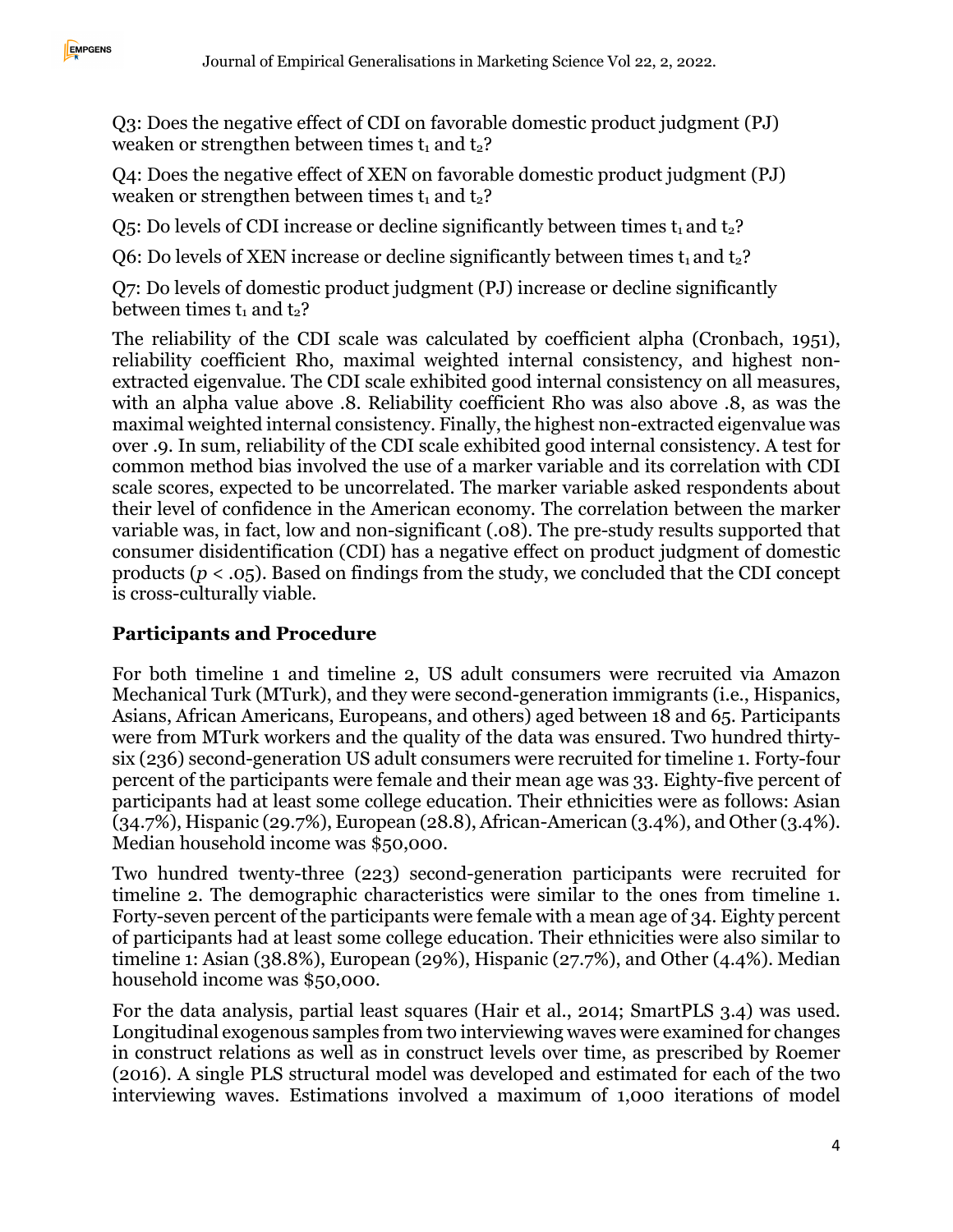parameters. The fit of the model for each wave was examined for sufficiency and quality criteria. In order to test for changes in path coefficients over time, multi-group analysis was used. Changes in construct levels were estimated by tests of mean differences for exogenous samples

#### **Measures**

The consumer disidentification scale (CDI) was developed by Josiassen (2011). It consists of six items that reflect negative attitudes about domestic consumers and their perceived behaviors. The product judgment scale used in this study (see the Appendix) was adopted from Klein, Ettenson, and Morris (1998); and Ouellet (2007). The scale measures product judgment along a three-item (good/bad, favorable/unfavorable, and satisfactory/unsatisfactory) five-point semantic differential scale (*a* = .797). The xenocentrism (XEN) indicators were adapted from Balabanis and Diamantopoulos (2016).

## **Results**

In our main study, we expanded the CDI model to include a measure of consumer xenocentrism (XEN). A longitudinal analysis was conducted to examine the reliabilities relationships between CDI, XEN and product quality judgments (PJ). The magnitude of effects of CDI and XEN on domestic PJ were tested to detect possible significant changes between the two measurement waves.

The evaluation models of relations between endogenous variables, consumer identification, XEN, and exogeneous product judgment (PJ) was based on separate PLS models with the same constructs measured at different times. Distinct PLS models prohibited measurement of carryover effects, or the impact of changes in exogenous variables between time periods. Models were estimated with settings involving 1,000 iterations and a stop criterion of 10-7. Measurement models tested composite reliability, as well as convergent and discriminant validity. Fornell-Larcker testing disclosed that for each model, loadings always exceeded cross-loadings. Thus, discriminant reliability was established (see Table 1).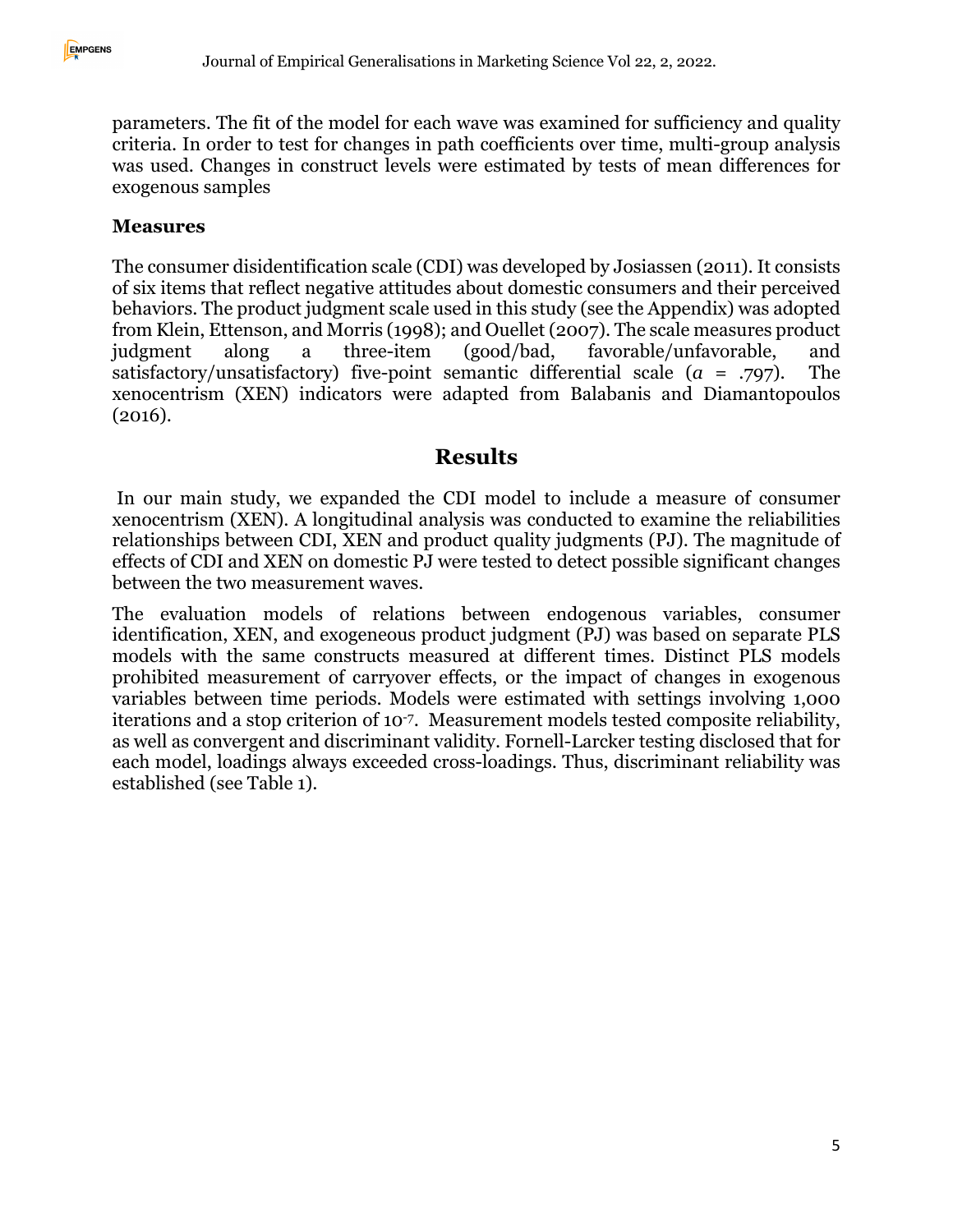|                |                      | No. of         | Composite   |            |          |                |  |
|----------------|----------------------|----------------|-------------|------------|----------|----------------|--|
| Time           | Constructs           | items          | Reliability | <b>AVE</b> | 1        | $\overline{2}$ |  |
| T <sub>1</sub> | CDI <sub>t1</sub>    | 4              | 0.761       | 0.519      | 0.721    |                |  |
| T <sub>1</sub> | $PJ$ t <sub>1</sub>  | 3              | 0.893       | 0.736      | $-0.382$ | 0.858          |  |
| T <sub>2</sub> | $CDI$ t <sub>2</sub> | 4              | 0.787       | 0.484      | 0.696    |                |  |
| T <sub>2</sub> | $PJ$ t <sub>2</sub>  | 3              | 0.895       | 0.740      | $-0.482$ | 0.860          |  |
| T <sub>1</sub> | XEN <sub>t1</sub>    | $\overline{4}$ | 0.926       | 0.806      | 0.860    |                |  |
| T <sub>1</sub> | PJt1                 | 3              | 0.896       | 0.742      | $-0.499$ | 0.859          |  |
| T <sub>2</sub> | XEN <sub>t2</sub>    | $\overline{4}$ | 0.918       | 0.738      | 0.859    |                |  |
| T <sub>2</sub> | $PJ$ t <sub>2</sub>  | 3              | 0.895       | 0.740      | $-0.499$ | 0.860          |  |

## **Table 1. Composite reliability, convergent validity, and discriminant validity**

R<sup>2</sup> or the coefficient of determination was measured to evaluate the effect on product judgment (PJ) for the structural models. It can be seen from Table 2 that the impacts of CDI on PJs were both modest at time 1. Xenocentrism (XEN) had a strong impact at time 1, while CDI had a minimal impact. The out of sample model of predictive relevance is shown in Table 2.

#### **Table 2. Results of the tests of significance of direct effects of CDI and XEN on PJs**

| Time           | Effect               | n   | Path<br>Coefficient | t-Values | p-Values | Significance |
|----------------|----------------------|-----|---------------------|----------|----------|--------------|
| T <sub>1</sub> | $CDI \rightarrow PJ$ | 236 | $-0.467$            | 9.296    | 0.000    | Yes          |
| T <sub>2</sub> | $CDI \rightarrow PJ$ | 224 | $-0.291$            | 5.146    | 0.000    | Yes          |
| T <sub>1</sub> | $XEN \rightarrow PJ$ | 236 | $-0.647$            | 18.862   | 0.000    | Yes          |
| T <sub>2</sub> | $XEN \rightarrow PJ$ | 224 | $-0.484$            | 10.781   | 0.000    | Yes          |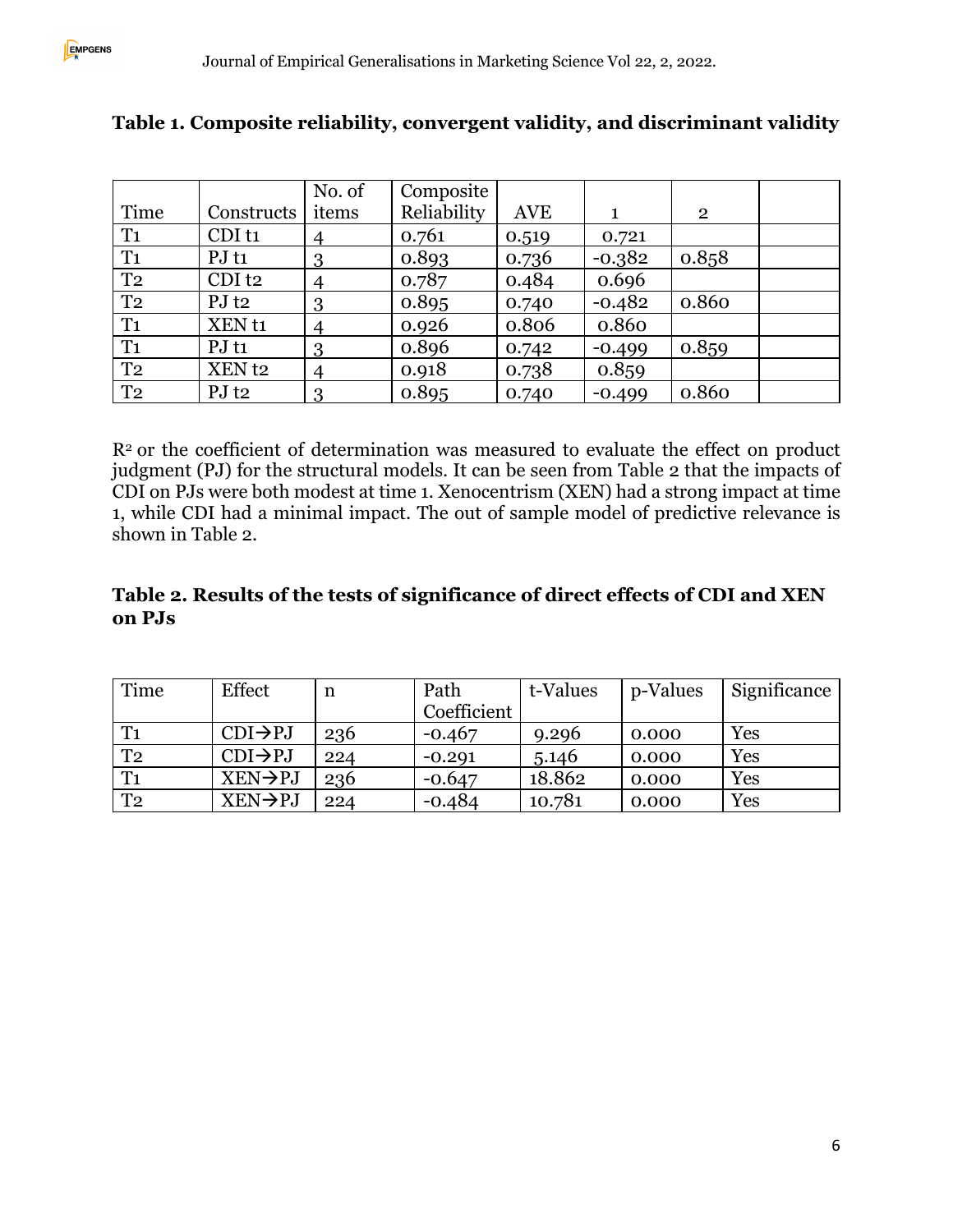#### **Table 3. Results of the test of significance of the changes in path coefficients (multigroup analysis)**

|                   | Orig        | Orig        | Difference | Confidence  | Confidence              | Permutation |
|-------------------|-------------|-------------|------------|-------------|-------------------------|-------------|
| <b>Effects</b>    | Wave 1      | Wave 2      | between    | interval    | interval                | model       |
|                   | path        | path        | orig paths | lower limit | upper limit $ p$ -value |             |
|                   | coefficient | coefficient |            | $(2.50\%)$  | (97.5%)                 |             |
| $CDI \rightarrow$ | $-0.467$    | $-0.275$    | $-0.192$   | $-0.152$    | 0.141                   | 0.01        |
| PJ                |             |             |            |             |                         |             |
| <b>XEN</b>        | $-0.647$    | $-0.489$    | $-0.158$   | $-0.094$    | 0.101                   | 0.001       |
| $\rightarrow$ PJ  |             |             |            |             |                         |             |

CDI had only small relevance for PJ at times 1 and 2. Xenocentrism (XEN) was associated with medium relevance at times 1 and 2. In sum, the models exhibited some level of predictive relevance. However, XEN at time 2 clearly had the most predictive power. Thus, the measurement models are consistent with acceptable standards.

The evaluation of effects for CDI and XEN were analyzed at two points in time by multigroup analysis. All path coefficients to PJs were negative and significant. Therefore, Q1 and Q2 are answered affirmatively in Figure 1 and Table 3. Differences between the original paths and those of later waves are negative for CDI and XEN. Regarding Q3 and Q4 it was found that the predictive power of these two exogenous variables diminishes significantly over time. For both exogenous variables, differences from their original paths to PJs are reasonably equivalent (see Table 4).

Mean levels of exogenous variables diminished significantly between waves. At the same time, mean levels of PJs have increased. All three of the afore-mentioned latent variables have changed significantly. Thus, answers to Q5, Q6, and Q7 show significant trends among respondent levels for each variable in the model- (see Table 4).

| Construct  | Time           | N   | M     | <b>SD</b> | Mean       | t-       | $p-$  | Significance |
|------------|----------------|-----|-------|-----------|------------|----------|-------|--------------|
|            |                |     |       |           | Difference | value    | value |              |
| <b>CDI</b> | T <sub>1</sub> | 236 | 3.114 | 1.055     | $-0.250$   | 2.732    | 0.007 | Yes          |
|            | T <sub>2</sub> | 224 | 2.864 | 0.951     |            |          |       |              |
| <b>XEN</b> | T <sub>1</sub> | 236 | 2.842 | 1.128     | $-0.380$   | 4.016    | 0.000 | Yes          |
|            | T <sub>2</sub> | 224 | 2.462 | 0.877     |            |          |       |              |
| PJ         | T <sub>1</sub> | 236 | 3.701 | 0.838     | 0.318      | $-4.113$ | 0.000 | Yes          |
|            | T <sub>2</sub> | 224 | 4.013 | 0.741     |            |          |       |              |

#### **Table 4. Results of the test of significance of the changes in levels of the constructs**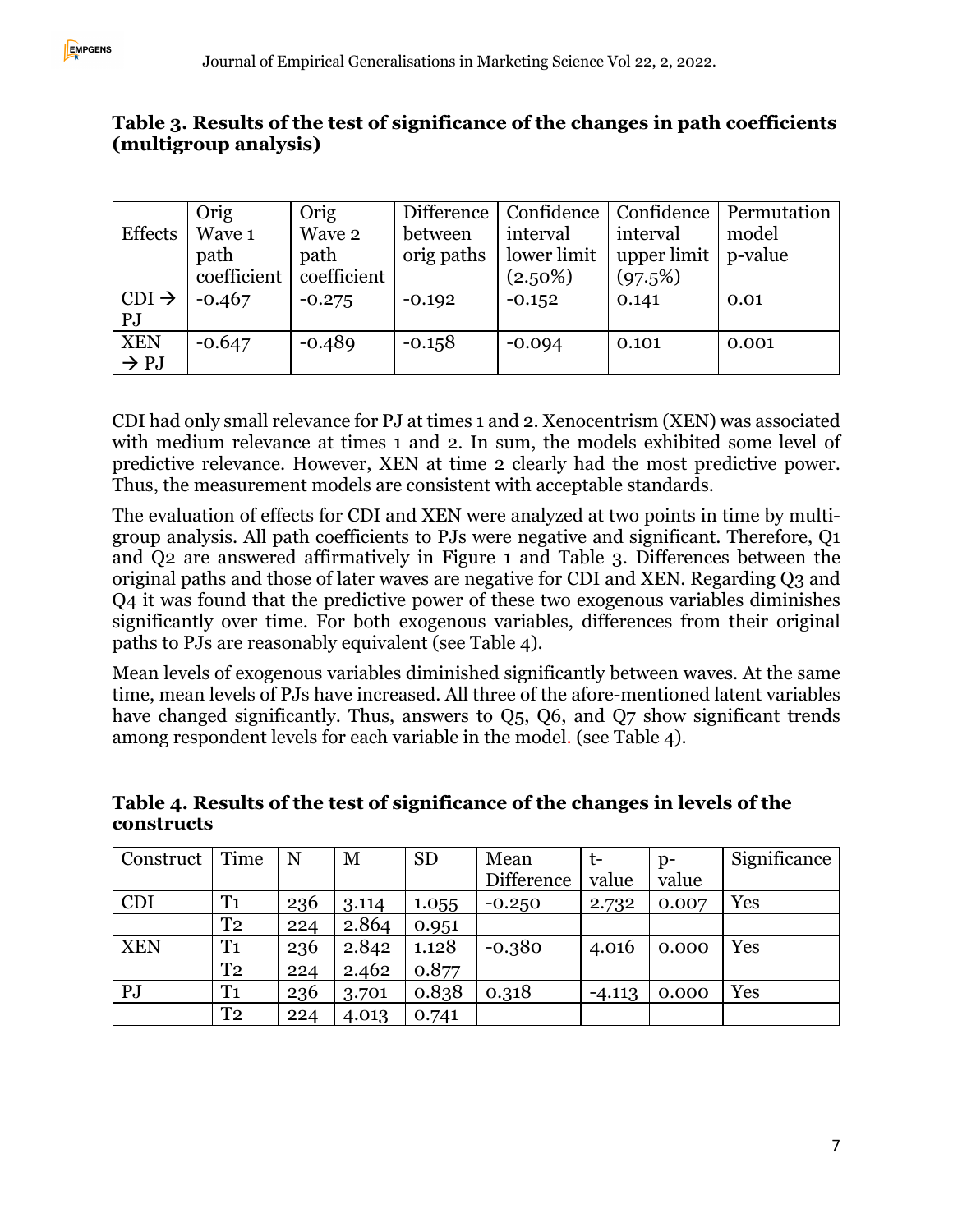

## **Figure 1. Evolution of the effects with repeated cross-sectional data**

**Note:** \**p* < .001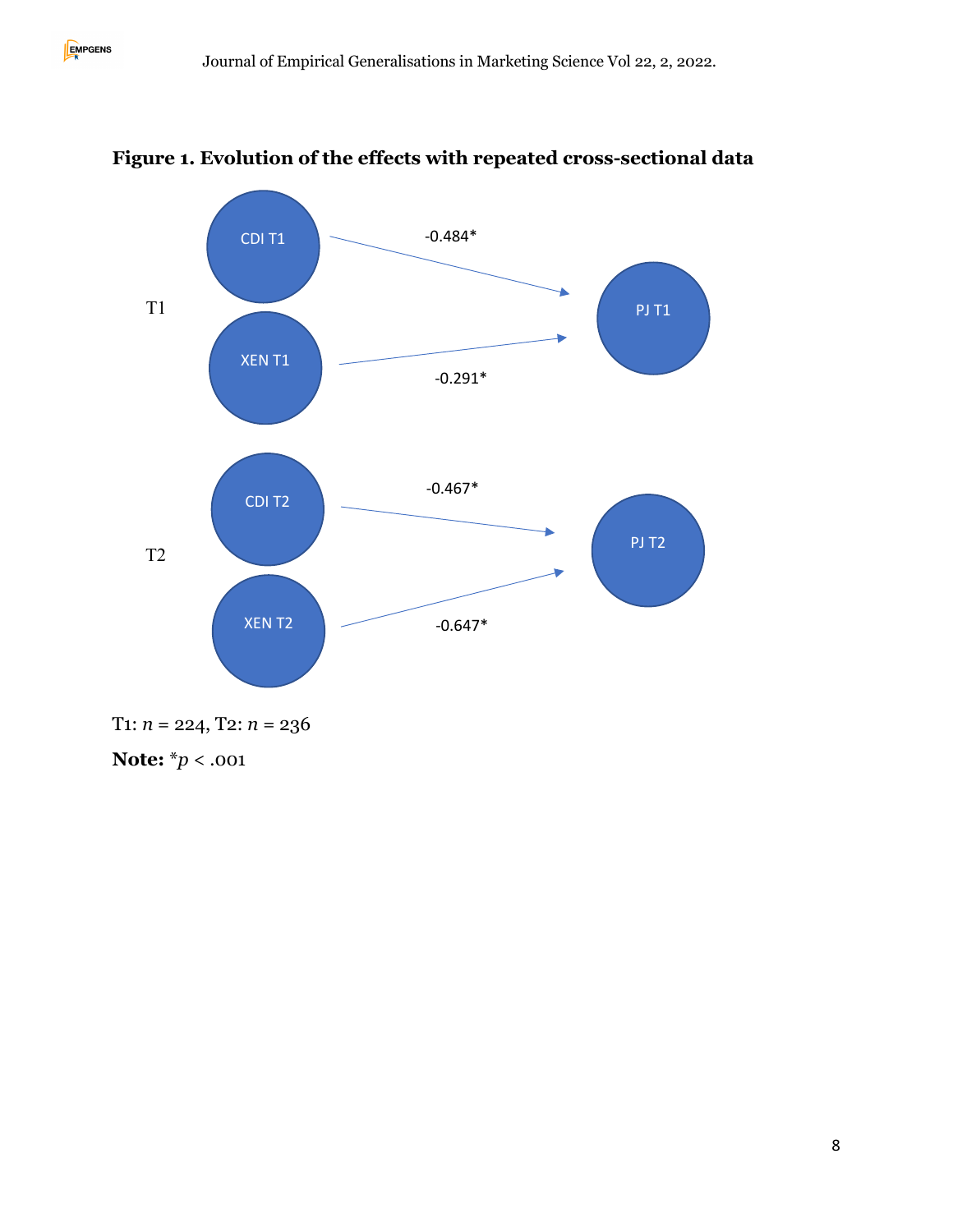



#### **Discussion**

Among its unique contributions, this longitudinal study examined relationships over time between consumer disidentification (CDI) and product quality judgments for American products. Causal inferences about latent constructs from cross-sectional survey data were systematically tested in this replication study. The current research expanded the consumer attraction-repulsion matrix model to further explain the spectrum of consumer dispositions toward domestic and foreign products. Xenocentrism incorporates attitudes toward both domestic and foreign products, and extends consumer product judgment perspectives beyond individual countries.

The longitudinal study found that negative effects of CDI on domestic product judgments were unchanged between the two measurement waves  $-$  i.e., there was a temporal reliability of the relationship. In contradistinction, xenocentrism (XEN) was more impactful negatively as time went on. While CDI was pre-eminent over XEN as a driving force at the outset, XEN became the major negative factor in product judgments later in time. Another major contribution of this study is the measurement of the impact of consumer xenocentrism on product judgments among second-generation immigrants. The present study also established the relative independence of CDI and XEN measures, as well as the joint effects on domestic product judgments.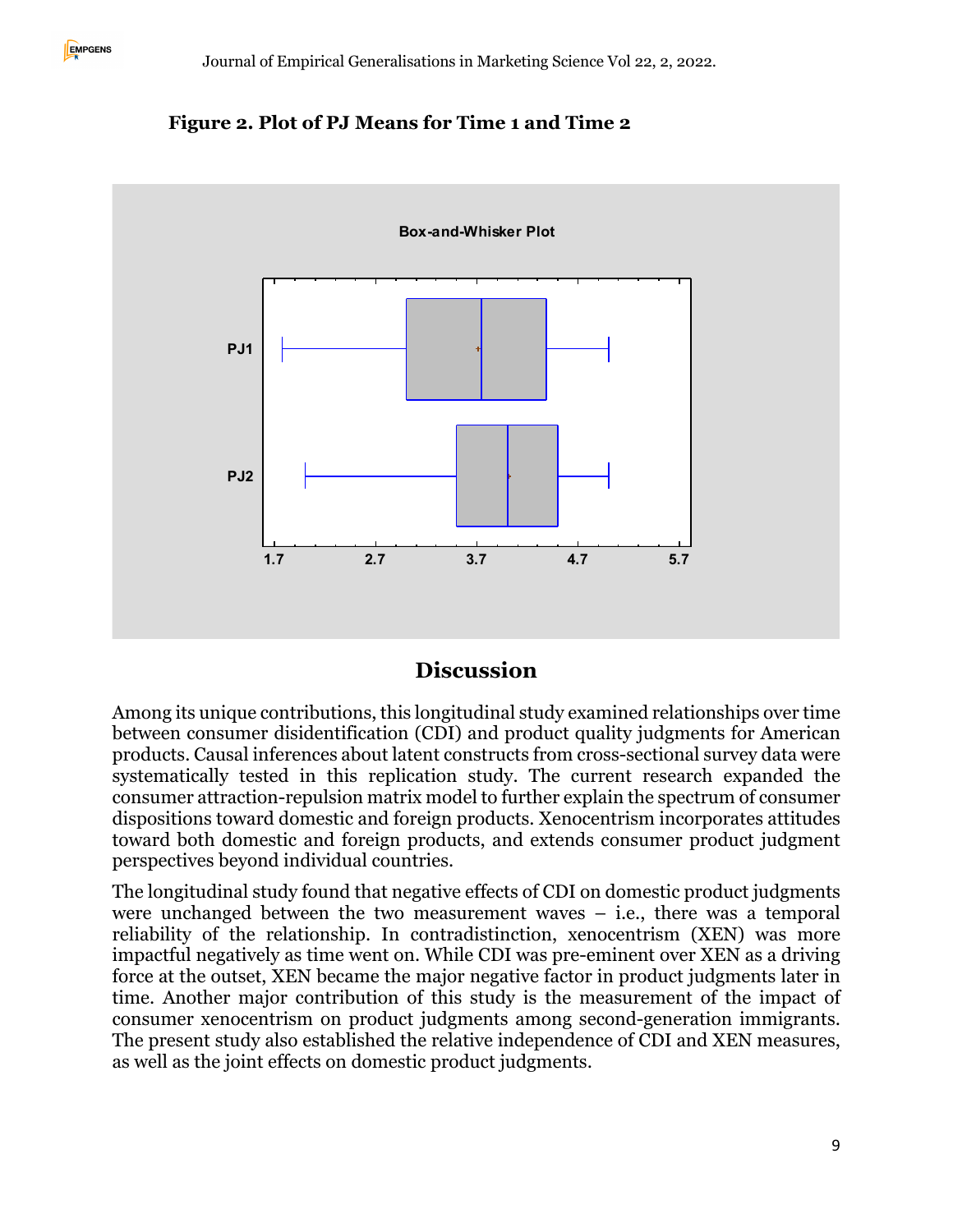## **Managerial Implications**

The managerial implications of our study are the cross-cultural robustness of the measurement model, as well as the importance of the consumer disidentification concept as an additive pressure to xenocentrism in the purchase of domestic goods. Marketers may be assured that the CDI model presented is reliable and accurate. That is to say, attitudes for both concepts predict consumers' dispositional favoritism toward foreign products.

The present study corroborates other empirical research which conclude that consumer disidentification and xenocentrism are key factors in foreign product preference (Josiassen 2011; Balabanis and Diamantopoulos 2016; Balabanis, Stathopoulou and Qiao 2019). As a result, foreign marketers should consider both CDI and XEN as important measurements to segment and define target markets, as well as develop brand positions.

Consumer perceptions of dissociative reference groups trigger avoidance of products linked to those groups. Factors that relate to consumer responses involving dissociative reference groups include (a) the desire to present a positive self-image to others, (b) whether the consumption takes place in public or private, (c) whether positioning of the group image is threatened, and (d) when aspects of one's social identity are at risk.

Consistency threat involves protection of self-identity. Thus, product choices associated with American brands will be negatively evaluated among high CDI and XEN population segments. Another process that explains CDI and XEN domestic product judgments is the avoidance of negative identity feedback. Compensatory buying behavior may result from distancing oneself from identities that are personally rejected. An example of such product avoidance behavior would be products that are positioned for other minority groups that are unfavorably perceived. A third dissociative process that explains CDI and XEN behavior is the motive of misidentification avoidance. Pride in one's own ethnic group might be at stake when products fail to signify an individual's identity.

Consumer disidentification and xenocentrism have important implications for marketing in localities with sizable populations possessing these predispositions. In such circumstances, appeals based on consumer domestic support themes are likely to backfire. A more productive approach would be to adopt a "chameleon strategy" by which a domestic product is positioned to acquire a foreign brand look (Balabanis and Diamantopoulos 2016). A prime example of this effect is seen in the introduction of Mon Triomphe, a men's cologne and aftershave lotion. The product name, labeling with the Arc de Triomphe logo, advertising spokesman bearing a French accent, and merchandising with point of purchase communications that signaled the product's "foreignness."

#### **Future Research**

Foreign or domestic product preferences are not only affected by dissociative reference group orientations. Cosmopolitan consumers will minimize domestic and foreign product biases and exhibit a sense of openness in their purchase orientations (Riefler et al., 2012).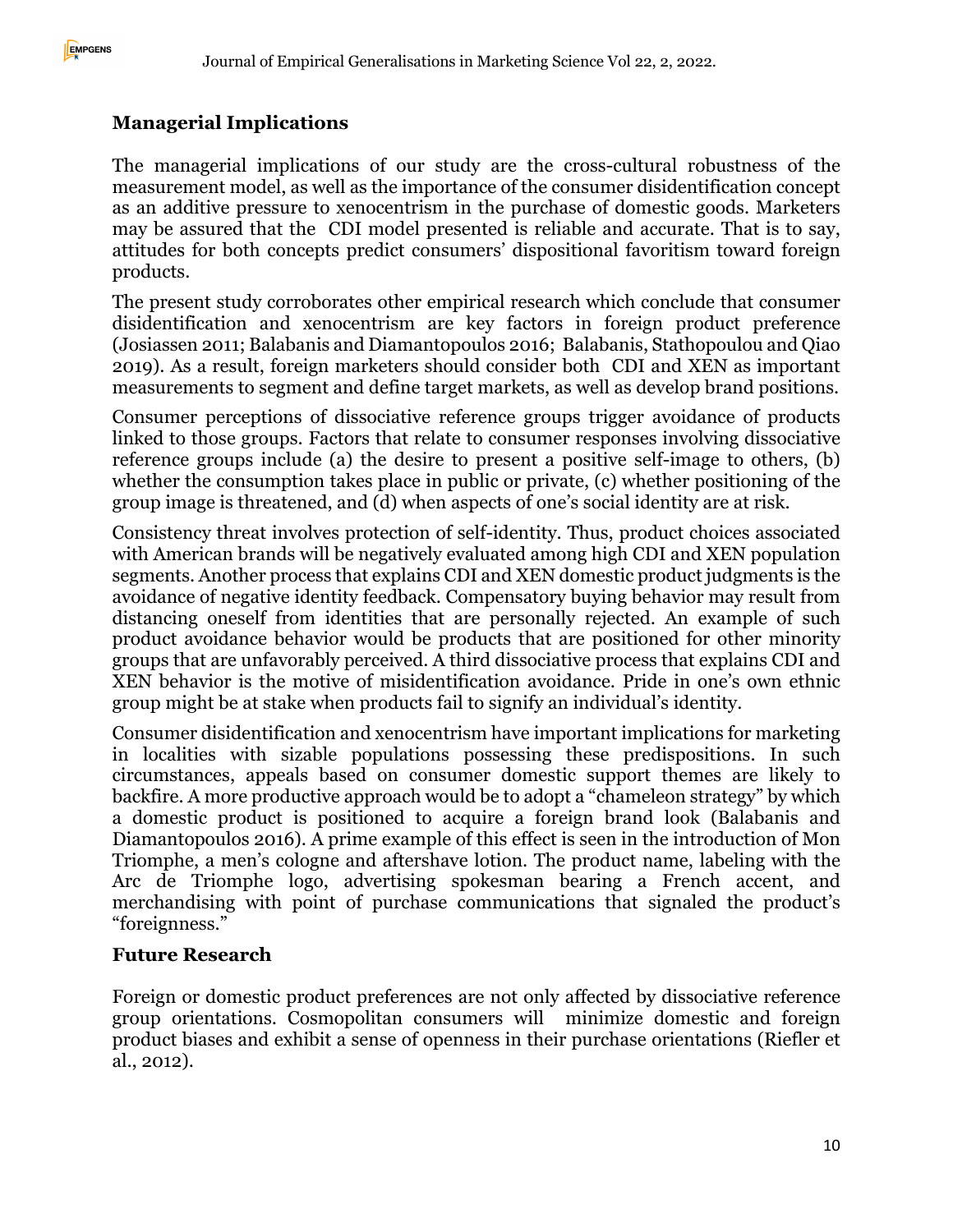CDI research of the future should include cosmopolitanism, as well as moderating variables that test outcomes revealed in this study. This may involve variations in multifaceted descriptive measures of self-concept (Simpson et al., 2019). Experimental activation of selected facets of self-concepts would be central to this research approach. Finally, research can explore CDI under conditions that specify acceptance or rejection by types of reference groups. Note that different ethnic immigrant groups from different countries of origin have different consumer predispositions that will moderate or mediate relationships.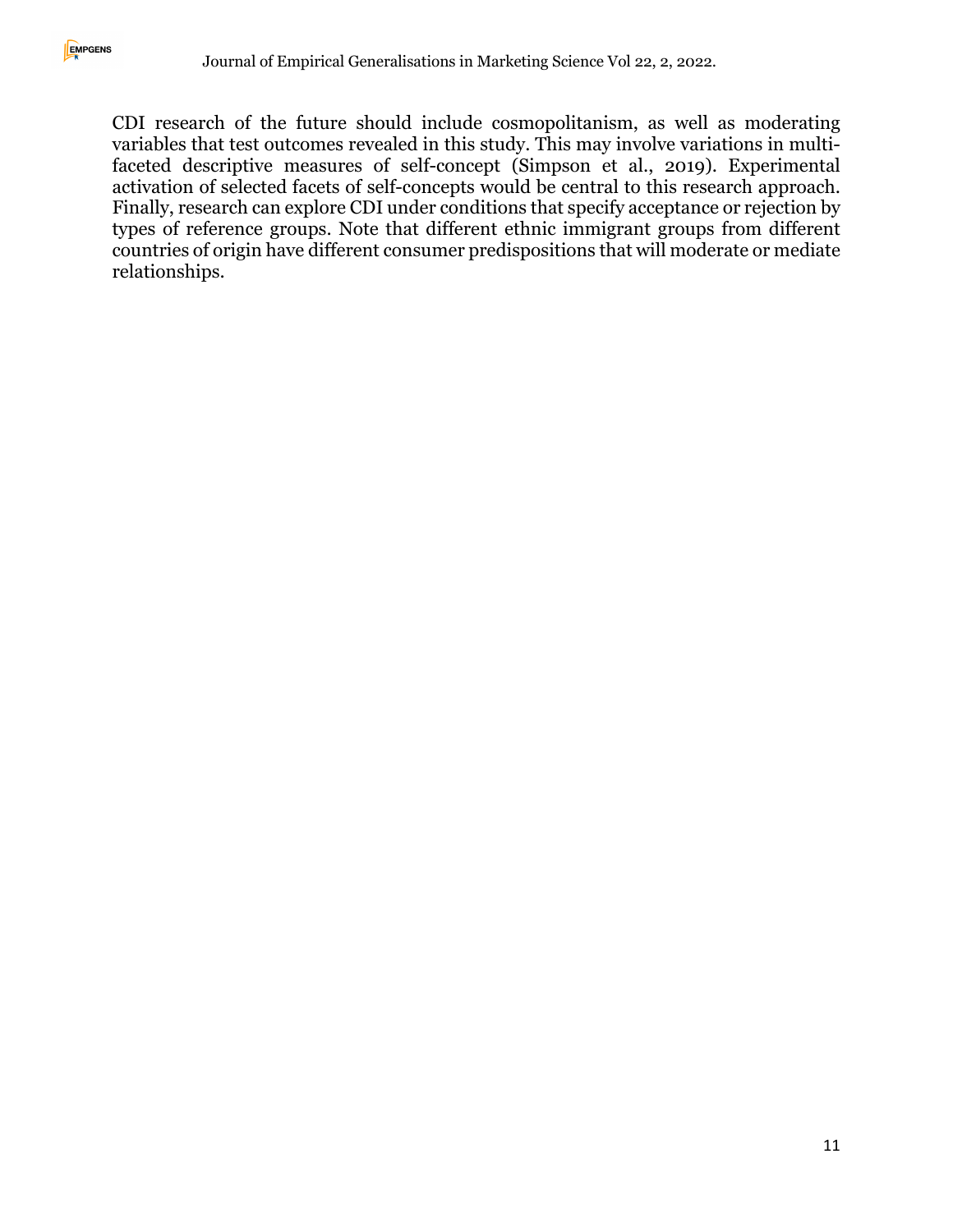#### **References**

Alba, Joseph W. and Hutchinson J. W. (1987), Dimensions of consumer expertise, *Journal of Consumer Research*, *13*(4), 411–54.

Balabanis, G. and Diamantopoulos, A (2016), Consumer xenocentrism as determinant of foreign product preference: A system justification perspective, *Journal of International Marketing*, *24*(3), 58-77.

\_\_\_\_\_\_\_\_\_ , Stathopoulou, A. and Qiao, J. (2019), Favoritism toward foreign and domestic brands: A comparison of different theoretical explanations, *Journal of International Marketing*,  $27(2)$ ,  $38-55$ .

Becker, J. C., & Tausch, N. (2014). When group memberships are negative: The concept, measurement, and behavioral implications of psychological disidentification. Self and Identity, 13(3), 294-321

.Berry, John W. (1990), Immigration, acculturation and adaptation, *Applied Psychology*, *46*(1), 5–34.

Cleveland, M., Laroche, M. and Papadopoulos, N. (2009), Cosmopolitanism, consumer ethnocentrism, and materialism: An eight-country study of antecedents and outcomes, *Journal of International Marketing,* 17 (1), 116–46.

Cleveland, M., Rojas-Méndez, J. I., Laroche, M., & Papadopoulos, N. (2016). Identity, culture, dispositions and behavior: A cross-national examination of globalization and culture change. *Journal of Business Research, 69*(3), 1090-1102.

Dean, J. (2008). "The Lady Doth Protest Too Much": Theorising Disidentification in Contemporary Gender Politics. *Ideology in Discourse Analysis, 24*(1), 1-19.

Demangeot, C., Broderick, A. J., & Craig, S. C. (2015). Multicultural marketplaces: New territory for international marketing and consumer research. International Marketing Review, 32(2), 118–140.

Hair, J.F., Hult, G.T.M., Ringle, C. and Sarstedt, M. (2014), *A Primer on Partial Least Squares Structural Equation Modeling (PLS-SEM)*, SAGE Publications, Los Angeles, CA.

Hauser, D. J., & Schwarz, N. (2016). Attentive Turkers: MTurk participants perform better on online attention checks than do subject pool participants. *Behavior Research Methods, 48*(1), 400-407.

Josiassen, A, (2011), CDI and its effect on domestic product purchases: An empirical investigation in the Netherlands, *Journal of Marketing,* 75(2), 124-140.

Jost, J. T., & Banaji, M. R. (1994). The role of stereotyping in system-justification and the production of false consciousness. *British journal of social psychology, 33*(1), 1-27.

Klein, J. G., Ettenson, R., & Morris, M. D. (1998). The animosity model of foreign product purchase: An empirical test in the People's Republic of China. *Journal of marketing, 62*(1), 89- 100.

Lahti, I., Jasinskaja, L., et al., (1999). Exploration oof the ethnic identity among Russian speaking immigrant adolescents in Finland, *Journal of Cross-Cultural Psychology, 30*, 527-539.

Laroche, M., Zhiyong, Y., Chankon K. and Marie-Odile, R. (2007), How culture matters in children's purchase influence: A multi-level investigation, *Journal of the Academy of Marketing Science*, *35*(1), 113–26.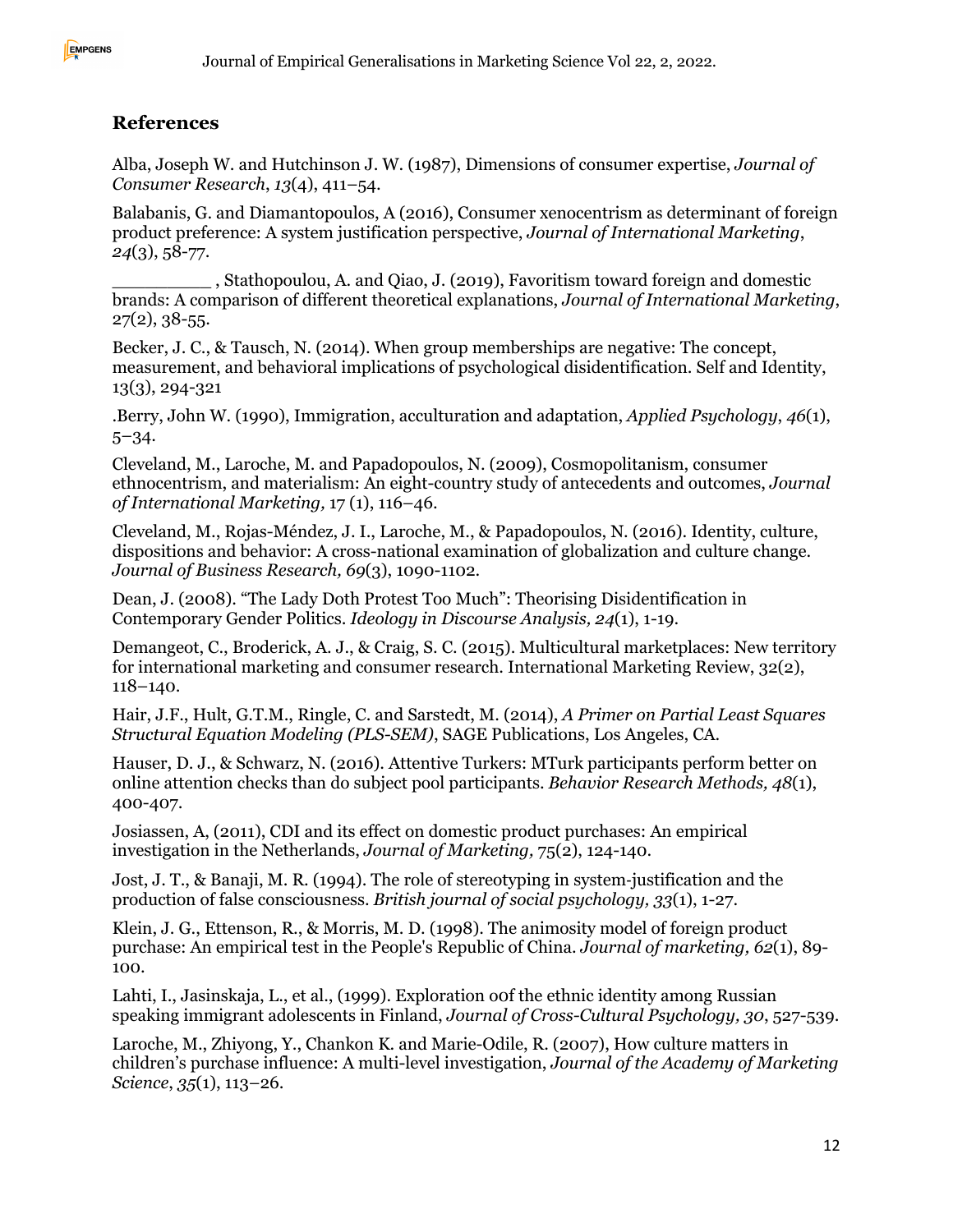

Ouellet, J. F. (2007). Consumer racism and its effects on domestic cross-ethnic product purchase: An empirical test in the United States, Canada, and France. *Journal of Marketing, 71*(1), 113-128.

Portes, A. and Zhou, M. (1993) The new second generation: Segmented assimilation and its variants. *Annals, AAPSS,* 530 November.

Prince, M., Davies, M. A. P., Cleveland, M., & Palihawadana, D. (2016). Here, there and everywhere: A study of consumer centrism. *International Marketing Review, 33*(5), 715–754.

Riefler, P., Diamantopoulos, A., & Siguaw, J. A. (2012). Cosmopolitan consumers as a target group for segmentation. *Journal of International Business Studies, 43*(3), 285–305

Roemer, E. (2016). A tutorial on the use of PLS path modeling in longitudinal studies, *Industrial Management and Data Systems, 116(*9), 1901-1921).

Ruppel, C., & Einwiller, S. (2021). Pleasant hostility: Disidentified consumers' emotional and behavioral reactions to a brand crisis. *Journal of Consumer Behaviour, 20*(1), 186-200.

Shankarmahesh, Mahesh N. (2006), Consumer ethnocentrism: An integrative review of its antecedents and consequences," *International Marketing Review*, *23*(2), 146–72.

Simpson, B., Dunn, L. and White, K. (2019) "A framework for considering dissociative effects in consumption. In A. S. Reed and M. Forehand (eds.), *Handbook of Research on Identity Theory in Marketing,* Northampton, MA: Edward Elgar Publishing.

Sobol, K., Cleveland, M., & Laroche, M. (2018). Globalization, national identity, biculturalism and consumer behavior: A longitudinal study of Dutch consumers. *Journal of Business Research, 82*, 340–353.

White, K., & Dahl, D. W. (2006). To be or not be? The influence of dissociative reference groups on consumer preferences. *Journal of Consumer Psychology*, *16*(4) 404-414.

White, K., Simpson, B., & Argo, J. J. (2014). The motivating role of dissociative out-groups in encouraging positive consumer behaviors. *Journal of Marketing Research, 51*(4), 433-447.

Zeugner-Roth, K. P., Žabkar, V., & Diamantopoulos, A. (2015). Consumer ethnocentrism, national identity, and consumer cosmopolitanism as drivers of consumer behavior: A social identity theory perspective. *Journal of International Marketing, 23*(2), 25–54.

Zhou, M. & Gonzales, R. G. (2019), Divergent destinies: Children of immigrants growing up in the United States. *Annual Review of Sociology, 45,* 383-399.